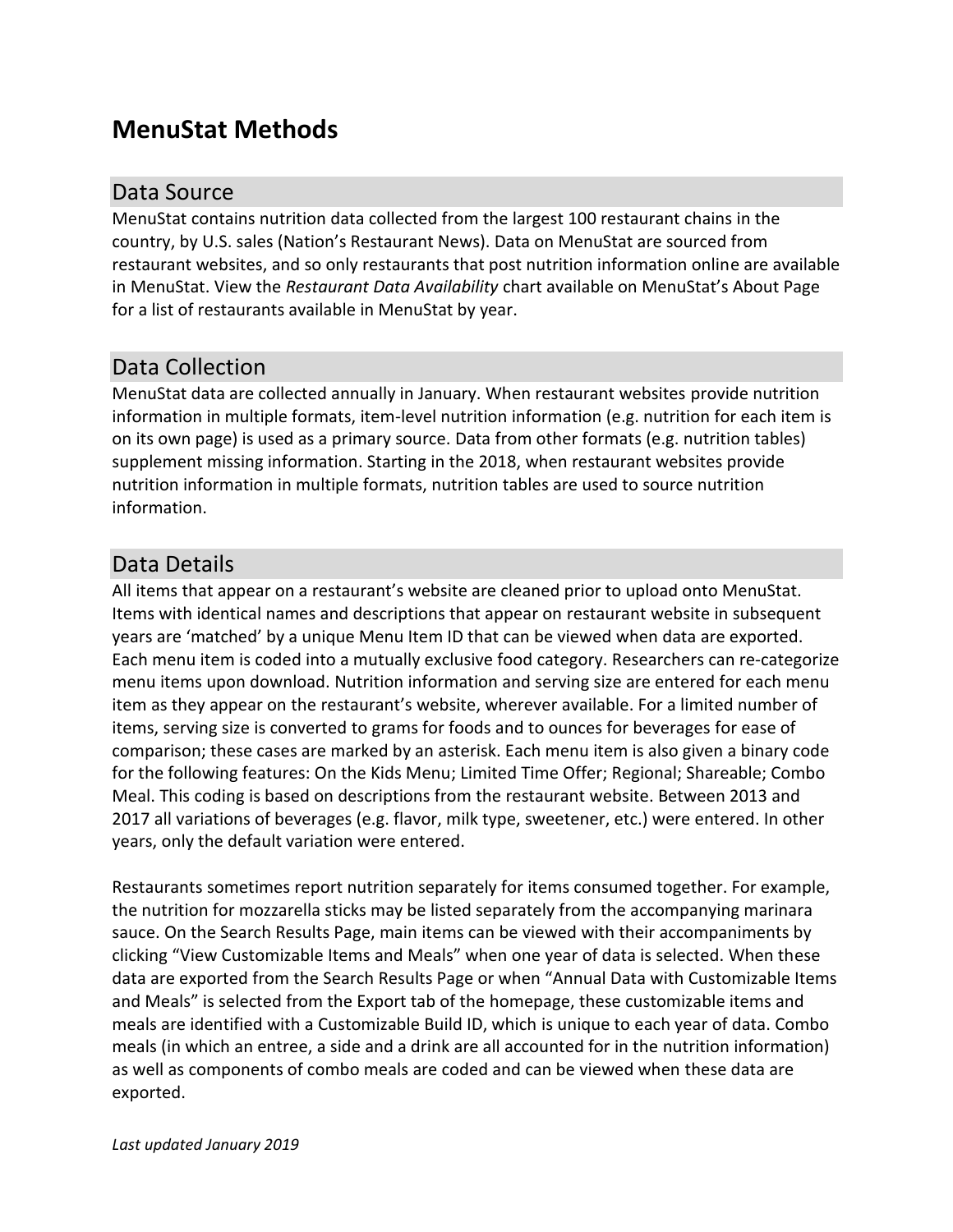Nutrition data from the largest 200 restaurant chains in the country, by U.S. sales, were used in prior versions of the website. In the current version of the website, all years of data were cleaned and coded to improve usability in the following ways. First, nutrition information was divided by the number of servings, when available, so that nutrition information represents a single serving. Second, egg and meat sides were re-coded from the Entrees category into the Appetizers & Sides category. Email [MenuStat@health.nyc.gov](mailto:MenuStat@health.nyc.gov) to receive data used in prior versions of the website.

#### Summary Data Details

The MenuStat results page lists the mean and range for each nutrient in the Summary Data section. When there is more than one year of data in the results, the mean is calculated by averaging the mean from each year; ranges are the highest and lowest values from all menu items in all years. Summary Data are available for nutrition per serving and nutrition per 100 g ("nutrient density"). Nutrient densities are only available for menu items for which the weight of an item in grams is available. The Summary Data accounts for main items only and does not include the added accompaniments when "View Customizable Items and Meals" is selected. Any nutrient values that are not numeric because they include a range (e.g. 5-12 g fat) or a symbol (e.g. <1 g fiber) are excluded from Summary Data mean calculations. However, researchers can choose to add the non-numeric values into analyses because they are included in the export, but separated into a different variable than the numeric nutrient values.

Some restaurants post incomplete nutrition information on their websites; some may report only calories. The sample size appears in parentheses in the Summary Data.

### Data Completeness

Menu items without nutrition data and limited nutrition data are collected to help provide a complete picture of a restaurant's menu and to allow for trends to be tracked over time. For a description of the dataset, including data completeness, and variables that can be exported, please refer to the *MenuStat Codebook*.

#### Accuracy

Nutrition values are entered as they are presented on restaurant websites. MenuStat may not always reflect current restaurant website information as data collection occurs annually.

### Data Limitations

Information presented in MenuStat reflects the completeness and accuracy of data as presented on restaurant websites. Users may email the NYC Health Department at [MenuStat@health.nyc.gov](mailto:MenuStat@health.nyc.gov) to receive source material. Source materials can be used to verify data entry and code additional criteria of interest.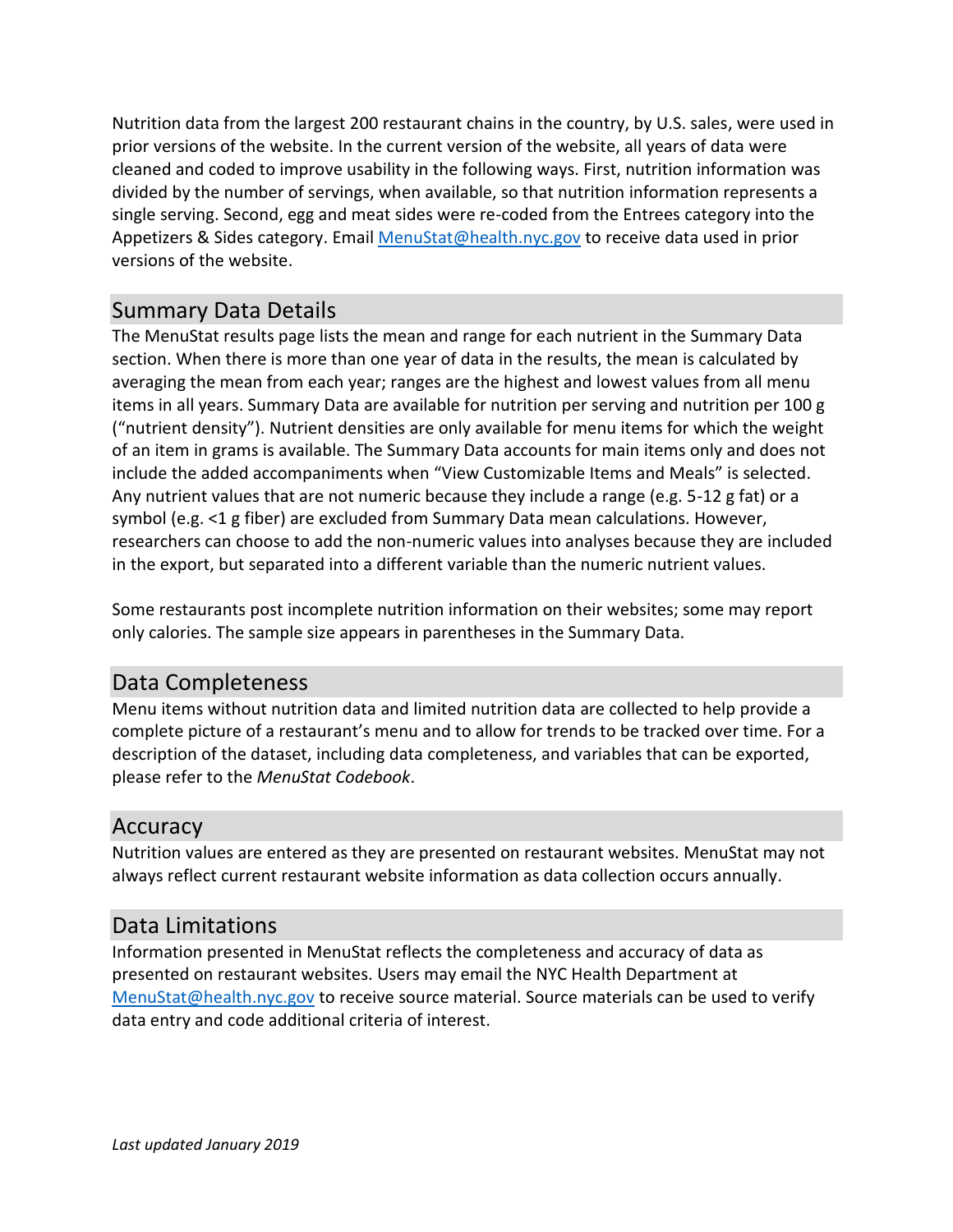# **MenuStat Codebook**

# Definitions for the variables in your export

| <b>Variable Name</b> | <b>Description</b>                                                               |  |  |  |  |  |  |
|----------------------|----------------------------------------------------------------------------------|--|--|--|--|--|--|
| Menu Item ID         | A unique identifier for each item. When the same item is served by a             |  |  |  |  |  |  |
|                      | restaurant over multiple years it has an identical Menu Item ID to allow for     |  |  |  |  |  |  |
|                      | tracking.                                                                        |  |  |  |  |  |  |
| Customizable         | Available when the data is exported with customizable items and meals. A         |  |  |  |  |  |  |
| <b>Build ID</b>      | unique identifier for menu items that are part of the same customizable          |  |  |  |  |  |  |
|                      | build. The identifier is unique to each year of data.                            |  |  |  |  |  |  |
| Customizable         | Available when the data is exported with customizable items and meals.           |  |  |  |  |  |  |
| <b>Builds</b>        | Menu items that are part of the same customizable build are labeled as           |  |  |  |  |  |  |
|                      | either a main item or an accompanying item.                                      |  |  |  |  |  |  |
| Restaurant           | Restaurant name.                                                                 |  |  |  |  |  |  |
| Item Name            | Menu item name.                                                                  |  |  |  |  |  |  |
| Item Description     | Menu item name with additional menu information (e.g. menu item                  |  |  |  |  |  |  |
|                      | components).                                                                     |  |  |  |  |  |  |
| Serving Size Unit    | Available whenever reported by restaurants. For a limited number of items,       |  |  |  |  |  |  |
| (in grams or         | serving size was converted to grams for foods and to ounces for beverages;       |  |  |  |  |  |  |
| ounces)              | these cases are marked by an asterisk.                                           |  |  |  |  |  |  |
| <b>Serving Size</b>  | Household metric reported to describe serving size (e.g. 1 Slice).               |  |  |  |  |  |  |
| Household            |                                                                                  |  |  |  |  |  |  |
| Variable text        | Serving size and nutrient variables reported in a non-specific values (e.g. ≤1). |  |  |  |  |  |  |
| Variable 100 g       | Nutrient density is calculated by standardizing the serving size to 100 g when   |  |  |  |  |  |  |
|                      | serving size and nutrient information is reported by the restaurant.             |  |  |  |  |  |  |
| Kids Meal            | Coded as '1' if the restaurant describes the item as being for kids. Items       |  |  |  |  |  |  |
|                      | described as for kids and adults (e.g. kids fries = small fries) says 'Kids and  |  |  |  |  |  |  |
|                      | Adults Menu' in the Item Description.                                            |  |  |  |  |  |  |
| <b>Limited Time</b>  | Coded as '1' if the restaurant describes the item as a limited time offer or     |  |  |  |  |  |  |
| Offer                | seasonal.                                                                        |  |  |  |  |  |  |
| Regional             | Coded as '1' if the restaurant describes the item as regional (e.g. Midwest      |  |  |  |  |  |  |
|                      | states only or at participating locations only).                                 |  |  |  |  |  |  |
| Combo Meal           | Coded as '1' if the restaurant describes the item as including an entrée with    |  |  |  |  |  |  |
|                      | a side and drink. Combination meals and components can only be viewed            |  |  |  |  |  |  |
|                      | with customizable items and meals in exported data.                              |  |  |  |  |  |  |
| Shareable            | Coded as '1' if the restaurant describes the item as shareable and the           |  |  |  |  |  |  |
|                      | nutrition cannot be divided in to a single serving (e.g. carafes, whole pies,    |  |  |  |  |  |  |
|                      | quarts of ice cream, 2 liter drinks).                                            |  |  |  |  |  |  |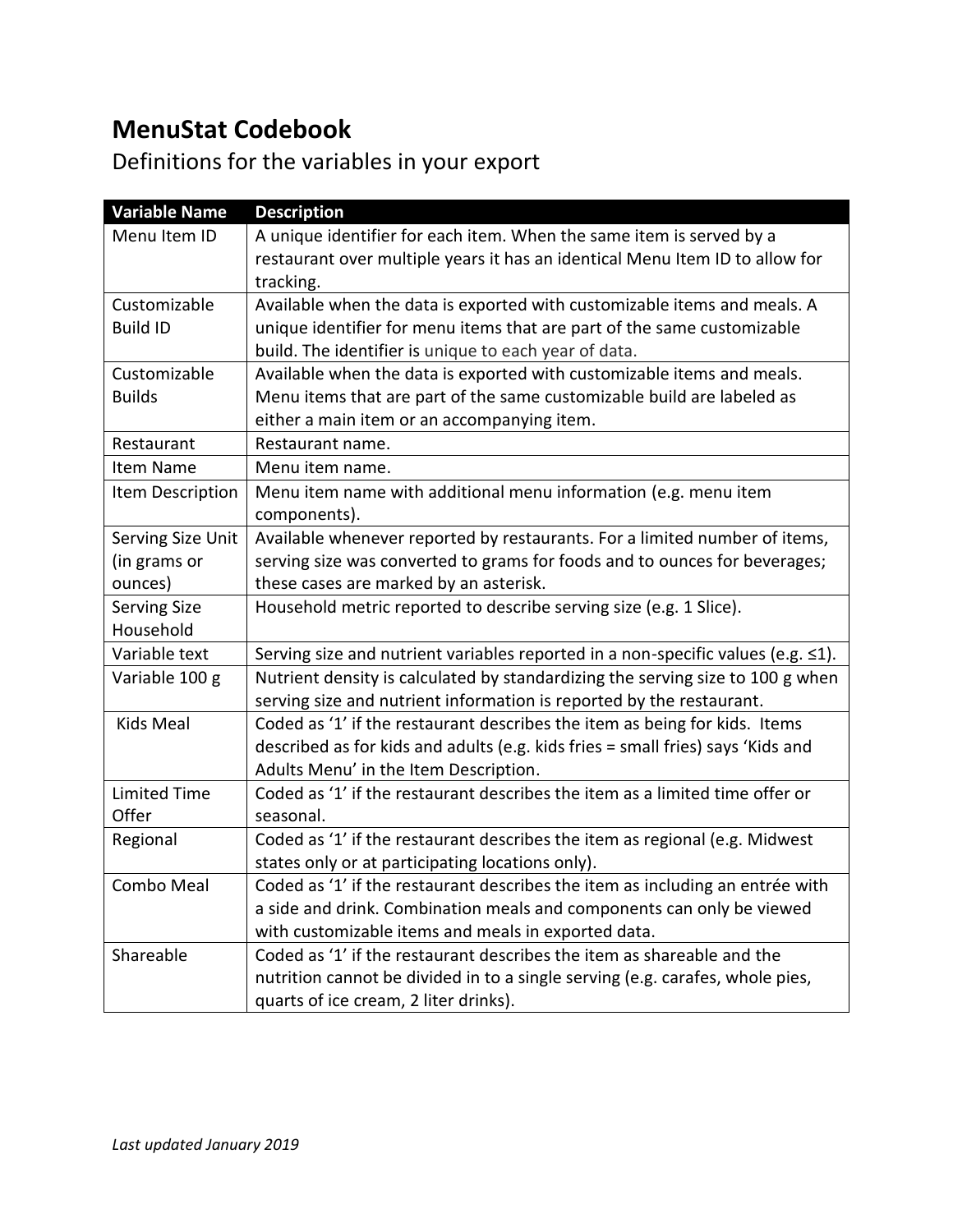# Data Descriptives

#### **MenuStat Data Completeness Documentation**

|                        | 2008 |      |      | 2010 |      | 2012  | 2013 |       | 2014  |      |       | 2015  | 2016  |      |
|------------------------|------|------|------|------|------|-------|------|-------|-------|------|-------|-------|-------|------|
| <b>Total N</b>         | 7807 |      | 8623 |      |      | 16163 |      | 23860 | 25278 |      |       | 28666 | 33916 |      |
|                        | n    | %    | n    | %    | n    | %     | n    | %     | n     | %    | n     | %     | n     | %    |
| <b>Food Category</b>   |      |      |      |      |      |       |      |       |       |      |       |       |       |      |
| Appetizers & Sides     | 485  | 6.2  | 582  | 6.2  | 963  | 6.0   | 1138 | 4.8   | 1321  | 5.2  | 1626  | 5.7   | 1874  | 5.5  |
| <b>Baked Goods</b>     | 399  | 5.1  | 295  | 5.1  | 570  | 3.5   | 796  | 3.3   | 917   | 3.6  | 947   | 3.3   | 948   | 2.8  |
| <b>Beverages</b>       | 1826 | 23.4 | 2402 | 23.4 | 4584 | 28.4  | 9319 | 39.1  | 9019  | 35.7 | 11111 | 38.8  | 13817 | 40.7 |
| <b>Burgers</b>         | 318  | 4.1  | 299  | 4.1  | 554  | 3.4   | 601  | 2.5   | 664   | 2.6  | 797   | 2.8   | 773   | 2.3  |
| <b>Desserts</b>        | 489  | 6.3  | 639  | 6.3  | 1119 | 6.9   | 1389 | 5.8   | 1399  | 5.5  | 1362  | 4.8   | 1521  | 4.5  |
| Entrees                | 986  | 12.6 | 1224 | 12.6 | 2099 | 13.0  | 2481 | 10.4  | 2923  | 11.6 | 3586  | 12.5  | 3762  | 11.1 |
| <b>Fried Potatoes</b>  | 148  | 1.9  | 164  | 1.9  | 254  | 1.6   | 296  | 1.2   | 301   | 1.2  | 363   | 1.3   | 355   | 1.0  |
| Pizza                  | 373  | 4.8  | 389  | 4.8  | 704  | 4.4   | 756  | 3.2   | 881   | 3.5  | 1043  | 3.6   | 1443  | 4.3  |
| Salads                 | 265  | 3.4  | 273  | 3.4  | 473  | 2.9   | 588  | 2.5   | 738   | 2.9  | 882   | 3.1   | 876   | 2.6  |
| Sandwiches             | 915  | 11.7 | 961  | 11.7 | 1841 | 11.4  | 2497 | 10.5  | 2668  | 10.6 | 2785  | 9.7   | 3055  | 9.0  |
| Soup                   | 208  | 2.7  | 211  | 2.7  | 325  | 2.0   | 488  | 2.0   | 493   | 2.0  | 576   | 2.0   | 561   | 1.7  |
| Toppings & Ingredients | 1395 | 17.9 | 1184 | 17.9 | 2677 | 16.6  | 3511 | 14.7  | 3954  | 15.6 | 3588  | 12.5  | 4931  | 14.5 |

|                       | 2017  |      | 2018  |      |
|-----------------------|-------|------|-------|------|
| <b>Total N</b>        | 35099 |      | 30120 |      |
|                       | n     | %    | n     | %    |
| <b>Food Category</b>  |       |      |       |      |
| Appetizers & Sides    | 2037  | 5.8  | 2086  | 6.9  |
| <b>Baked Goods</b>    | 968   | 2.8  | 940   | 3.1  |
| <b>Beverages</b>      | 14022 | 39.9 | 9374  | 31.1 |
| <b>Burgers</b>        | 792   | 2.3  | 766   | 2.5  |
| <b>Desserts</b>       | 1589  | 4.5  | 1427  | 4.7  |
| Entrees               | 3669  | 10.5 | 3910  | 13.0 |
| <b>Fried Potatoes</b> | 378   | 1.1  | 362   | 1.2  |
| Pizza                 | 1738  | 5.0  | 1635  | 5.4  |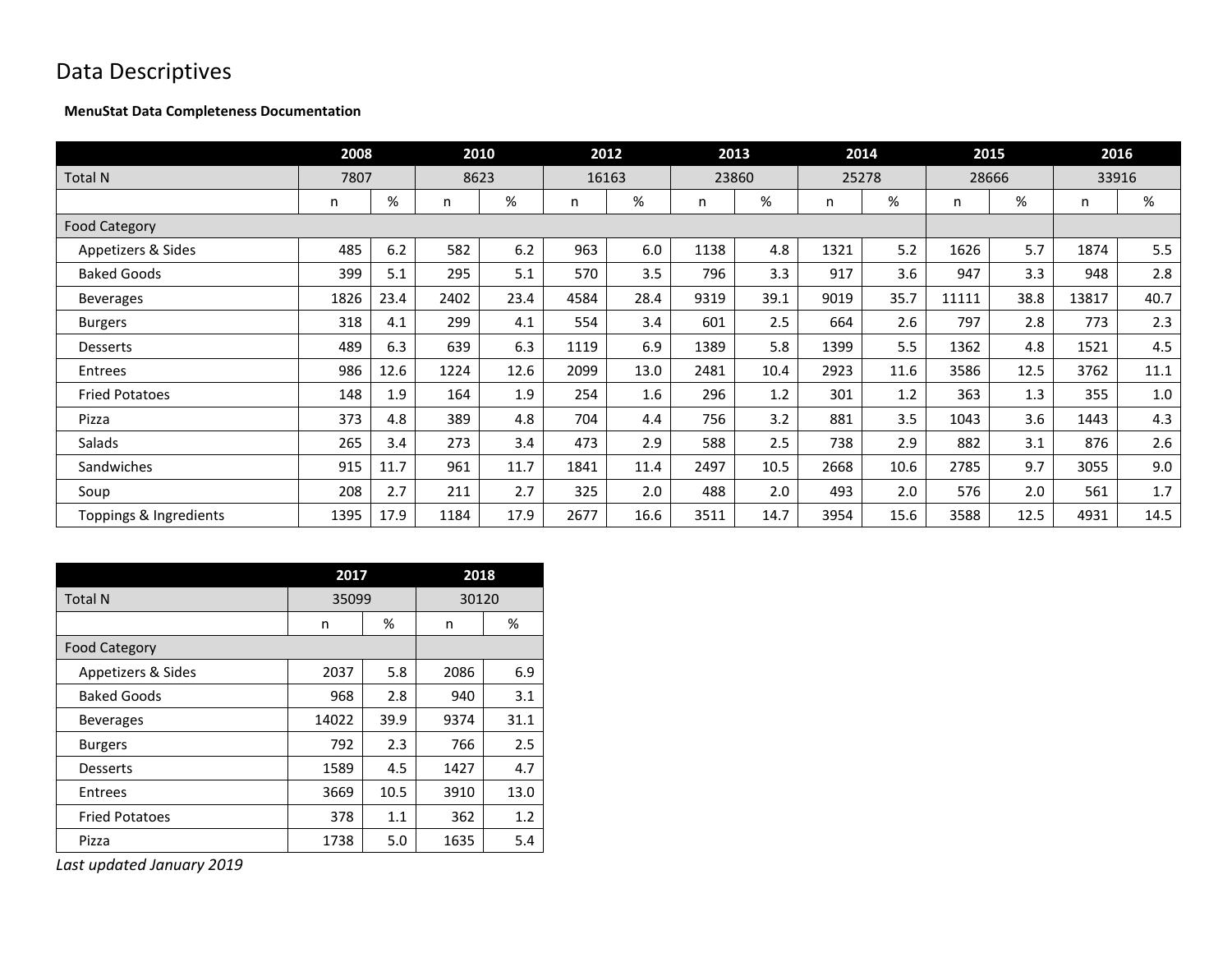| <b>Salads</b>          | 905  | 2.6  | 902  | 3.0  |
|------------------------|------|------|------|------|
| Sandwiches             | 2951 | 8.4  | 3440 | 11.4 |
| Soup                   | 586  | 1.7  | 589  | 2.0  |
| Toppings & Ingredients | 5464 | 15.6 | 4689 | 15.6 |

|                               | 2008           |      | 2010 |      | 2012  |      | 2013  |      | 2014  |      | 2015  |      | 2016  |      |
|-------------------------------|----------------|------|------|------|-------|------|-------|------|-------|------|-------|------|-------|------|
| Serving Size & Nutrients      |                |      |      |      |       |      |       |      |       |      |       |      |       |      |
| Serving Size                  |                |      |      |      |       |      |       |      |       |      |       |      |       |      |
| Numeric values                | 5993           | 37.1 | 6582 | 76.3 | 9505  | 58.8 | 13769 | 57.7 | 13533 | 53.5 | 14351 | 50.1 | 13425 | 39.6 |
| Ranges or non-specific values | 0              | 0.0  | 14   | 0.2  | 23    | 0.1  | 15    | 0.1  | 23    | 0.1  | 45    | 0.2  | 31    | 0.1  |
| Calories                      |                |      |      |      |       |      |       |      |       |      |       |      |       |      |
| Numeric values                | 7617           | 47.1 | 8508 | 98.7 | 15087 | 93.3 | 21722 | 91.0 | 22841 | 90.4 | 24461 | 85.3 | 29065 | 85.7 |
| Ranges or non-specific values | 5              | 0.0  | 99   | 1.1  | 71    | 0.4  | 60    | 0.3  | 112   | 0.4  | 147   | 0.5  | 106   | 0.3  |
| Density (per 100 g)           | 5888           | 36.4 | 6564 | 76.1 | 9465  | 58.6 | 13619 | 57.1 | 13486 | 53.4 | 14055 | 49.0 | 13354 | 39.4 |
| Total Fat g                   |                |      |      |      |       |      |       |      |       |      |       |      |       |      |
| Numeric values                | 7719           | 47.8 | 8296 | 96.2 | 14655 | 90.7 | 21689 | 90.9 | 22441 | 88.8 | 24209 | 84.5 | 28944 | 85.3 |
| Ranges or non-specific values | $\overline{2}$ | 0.0  | 59   | 0.7  | 38    | 0.2  | 66    | 0.3  | 47    | 0.2  | 83    | 0.3  | 59    | 0.2  |
| Density (per 100 g)           | 5945           | 36.8 | 6555 | 76.0 | 9482  | 58.7 | 13631 | 57.1 | 13152 | 52.0 | 14017 | 48.9 | 13344 | 39.3 |
| Saturated Fat g               |                |      |      |      |       |      |       |      |       |      |       |      |       |      |
| Numeric values                | 7397           | 45.8 | 8261 | 95.8 | 14883 | 92.1 | 21187 | 88.8 | 21865 | 86.5 | 23648 | 82.5 | 28235 | 83.2 |
| Ranges or non-specific values | 3              | 0.0  | 62   | 0.7  | 37    | 0.2  | 64    | 0.3  | 45    | 0.2  | 66    | 0.2  | 46    | 0.1  |
| Density (per 100 g)           | 5797           | 35.9 | 6488 | 75.2 | 9464  | 58.6 | 13388 | 56.1 | 13095 | 51.8 | 13942 | 48.6 | 13253 | 39.1 |
| Trans Fat g                   |                |      |      |      |       |      |       |      |       |      |       |      |       |      |
| Numeric values                | 6367           | 39.4 | 6969 | 80.8 | 12629 | 78.1 | 18962 | 79.5 | 19937 | 78.9 | 21037 | 73.4 | 26682 | 78.7 |
| Ranges or non-specific values | $\Omega$       | 0.0  | 10   | 0.1  | 20    | 0.1  | 51    | 0.2  | 23    | 0.1  | 27    | 0.1  | 17    | 0.1  |
| Density (per 100 g)           | 5464           | 33.8 | 5981 | 69.4 | 8670  | 53.6 | 12755 | 53.5 | 12570 | 49.7 | 13478 | 47.0 | 12919 | 38.1 |
| Cholesterol mg                |                |      |      |      |       |      |       |      |       |      |       |      |       |      |
| Numeric values                | 7000           | 43.3 | 7044 | 81.7 | 12789 | 79.1 | 18190 | 76.2 | 19392 | 76.7 | 22052 | 76.9 | 27354 | 80.7 |
| Ranges or non-specific values | 13             | 0.1  | 59   | 0.7  | 54    | 0.3  | 210   | 0.9  | 64    | 0.3  | 157   | 0.5  | 142   | 0.4  |
| Density (per 100 g)           | 5860           | 36.3 | 6244 | 72.4 | 9132  | 56.5 | 12665 | 53.1 | 12530 | 49.6 | 13839 | 48.3 | 13168 | 38.8 |
| Sodium mg                     |                |      |      |      |       |      |       |      |       |      |       |      |       |      |
| Numeric values                | 7440           | 46.0 | 8232 | 95.5 | 15076 | 93.3 | 21701 | 91.0 | 22417 | 88.7 | 24347 | 84.9 | 28845 | 85.0 |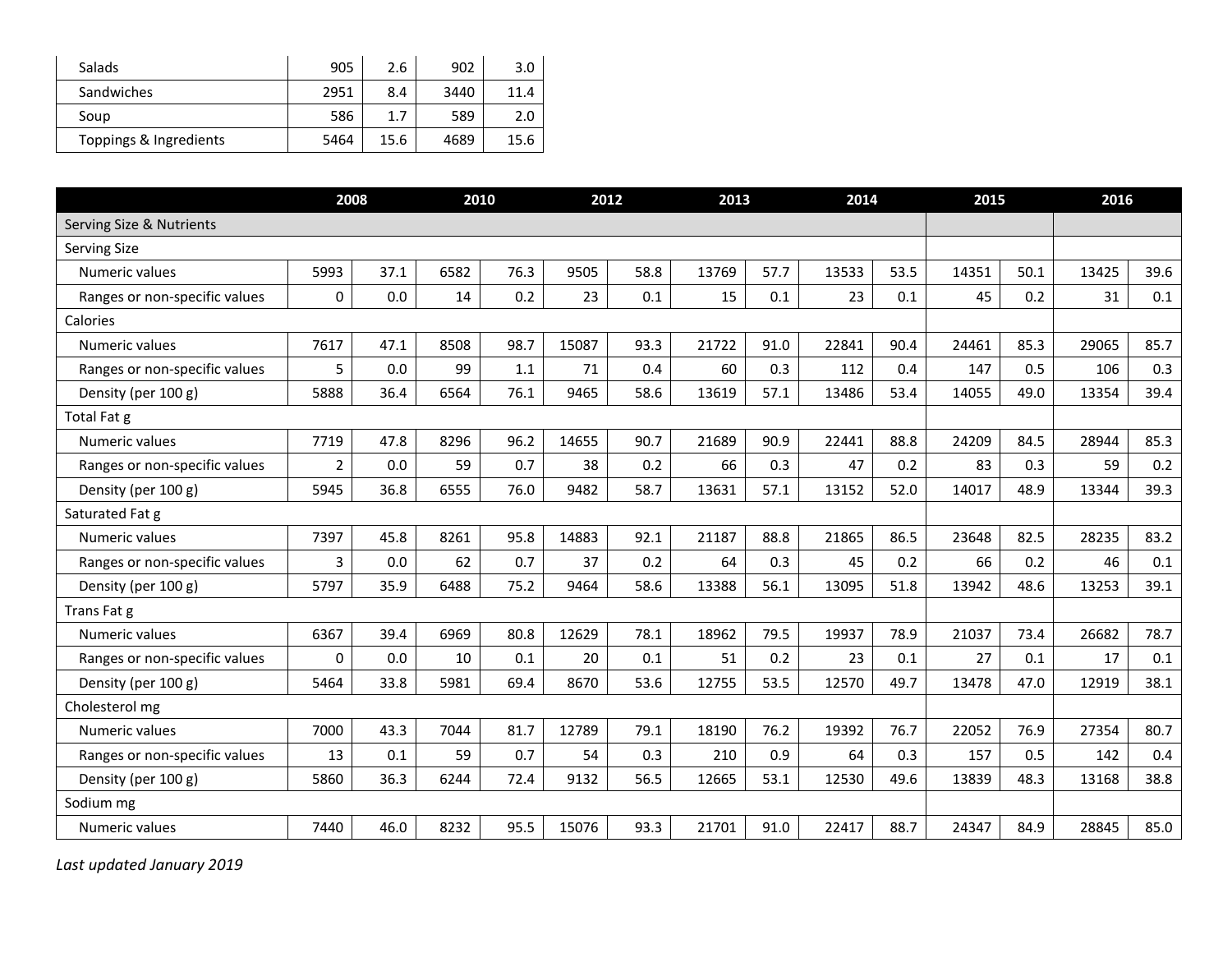| Ranges or non-specific values | 0              | 0.0  | 102          | 1.2  | 64       | 0.4  | 57       | 0.2  | 75       | 0.3  | 110      | 0.4  | 85             | 0.3     |
|-------------------------------|----------------|------|--------------|------|----------|------|----------|------|----------|------|----------|------|----------------|---------|
| Density (per 100 g)           | 5959           | 36.9 | 6468         | 75.0 | 9466     | 58.6 | 13616    | 57.1 | 13146    | 52.0 | 14043    | 49.0 | 13335          | 39.3    |
| Potassium mg                  |                |      |              |      |          |      |          |      |          |      |          |      |                |         |
| Numeric values                | 297            | 1.8  | 23           | 0.3  | 365      | 2.3  | 344      | 1.4  | 595      | 2.4  | 516      | 1.8  | 502            | $1.5\,$ |
| Ranges or non-specific values | $\Omega$       | 0.0  | $\mathbf{0}$ | 0.0  | $\Omega$ | 0.0  | $\Omega$ | 0.0  | $\Omega$ | 0.0  | $\Omega$ | 0.0  | $\overline{2}$ | 0.0     |
| Density (per 100 g)           | 297            | 1.8  | 11           | 0.1  | 248      | 1.5  | 230      | 1.0  | 233      | 0.9  | 260      | 0.9  | 271            | 0.8     |
| Total Carbohydrates g         |                |      |              |      |          |      |          |      |          |      |          |      |                |         |
| Numeric values                | 7732           | 47.8 | 8529         | 98.9 | 15048    | 93.1 | 21656    | 90.8 | 22382    | 88.5 | 24241    | 84.6 | 28780          | 84.9    |
| Ranges or non-specific values | 12             | 0.1  | 86           | 1.0  | 86       | 0.5  | 105      | 0.4  | 104      | 0.4  | 167      | 0.6  | 167            | 0.5     |
| Density (per 100 g)           | 5968           | 36.9 | 6564         | 76.1 | 9455     | 58.5 | 13607    | 57.0 | 13123    | 51.9 | 14009    | 48.9 | 13317          | 39.3    |
| Protein g                     |                |      |              |      |          |      |          |      |          |      |          |      |                |         |
| Numeric values                | 7462           | 46.2 | 7600         | 88.1 | 14930    | 92.4 | 21575    | 90.4 | 22383    | 88.5 | 24099    | 84.1 | 28646          | 84.5    |
| Ranges or non-specific values | $\overline{7}$ | 0.0  | 57           | 0.7  | 116      | 0.7  | 125      | 0.5  | 94       | 0.4  | 171      | 0.6  | 227            | 0.7     |
| Density (per 100 g)           | 5824           | 36.0 | 6515         | 75.5 | 9444     | 58.4 | 13616    | 57.1 | 13144    | 52.0 | 13993    | 48.8 | 13274          | 39.1    |
| Sugar g                       |                |      |              |      |          |      |          |      |          |      |          |      |                |         |
| Numeric values                | 6479           | 46.0 | 6781         | 78.6 | 12575    | 77.8 | 18342    | 76.9 | 19290    | 76.3 | 22099    | 77.1 | 27222          | 80.3    |
| Ranges or non-specific values | 19             | 0.0  | 22           | 0.3  | 87       | 0.5  | 104      | 0.4  | 112      | 0.4  | 180      | 0.6  | 229            | 0.7     |
| Density (per 100 g)           | 5430           | 36.9 | 6061         | 70.3 | 9069     | 56.1 | 12941    | 54.2 | 12362    | 48.9 | 13788    | 48.1 | 13055          | 38.5    |
| Dietary Fiber g               |                |      |              |      |          |      |          |      |          |      |          |      |                |         |
| Numeric values                | 7533           | 46.6 | 7757         | 89.9 | 14203    | 87.9 | 20835    | 87.3 | 21462    | 84.9 | 23580    | 82.3 | 27840          | 82.1    |
| Ranges or non-specific values | 100            | 0.6  | 137          | 1.6  | 215      | 1.3  | 243      | 1.0  | 247      | 1.0  | 259      | 0.9  | 831            | 2.5     |
| Density (per 100 g)           | 5843           | 36.2 | 6449         | 74.8 | 9341     | 57.8 | 13456    | 56.4 | 12897    | 51.0 | 13870    | 48.4 | 13142          | 38.7    |

| 2017  |      | 2018  |      |  |
|-------|------|-------|------|--|
|       |      |       |      |  |
|       |      |       |      |  |
| 15016 | 42.8 | 11883 | 39.5 |  |
| 17    | 0.0  | 22    | 0.1  |  |
|       |      |       |      |  |
| 28697 | 81.8 | 26618 | 88.4 |  |
| 133   | 0.4  | 170   | 0.6  |  |
| 14303 | 40.8 | 11575 | 38.4 |  |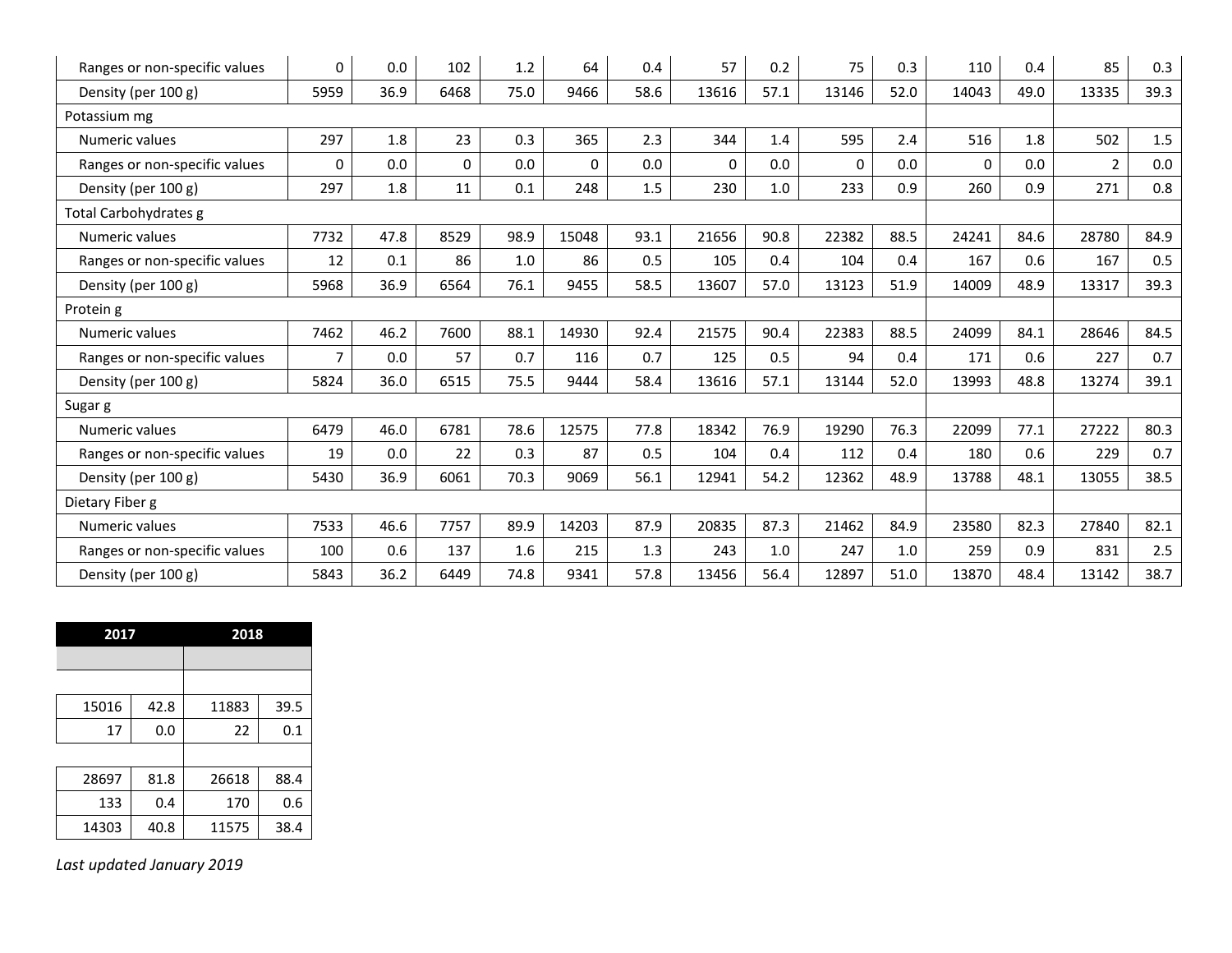| 28425 | 81.0 | 26421 | 87.7     |
|-------|------|-------|----------|
| 56    | 0.2  | 13    | $_{0.0}$ |
| 14241 | 40.6 | 11445 | 38.0     |
|       |      |       |          |
| 27735 | 79.0 | 26408 | 87.7     |
| 44    | 0.1  | 6     | 0.0      |
| 13842 | 39.4 | 11443 | 38.0     |
|       |      |       |          |
| 26534 | 75.6 | 24969 | 82.9     |
| 3     | 0.0  | 7     | 0.0      |
| 13242 | 37.7 | 10586 | 35.1     |
|       |      |       |          |
| 27192 | 77.5 | 26027 | 86.4     |
| 205   | 0.6  | 153   | 0.5      |
| 13745 | 39.2 | 11381 | 37.8     |
|       |      |       |          |
| 28447 | 81.0 | 26544 | 88.1     |
| 72    | 0.2  | 21    | 0.1      |
| 14285 | 40.7 | 11568 | 38.4     |
|       |      |       |          |
| 660   | 1.9  | 438   | 1.5      |
| 1     | 0.0  | 1     | $_{0.0}$ |
| 358   | 1.0  | 265   | 0.9      |
|       |      |       |          |
| 28039 | 79.9 | 26249 | 87.1     |
| 347   | 1.0  | 287   | 1.0      |
| 14193 | 40.4 | 11399 | 37.8     |
|       |      |       |          |
| 28016 | 79.8 | 26217 | 87.0     |
| 280   | 0.8  | 187   | 0.6      |
| 14156 | 40.3 | 11375 | 37.8     |
|       |      |       |          |